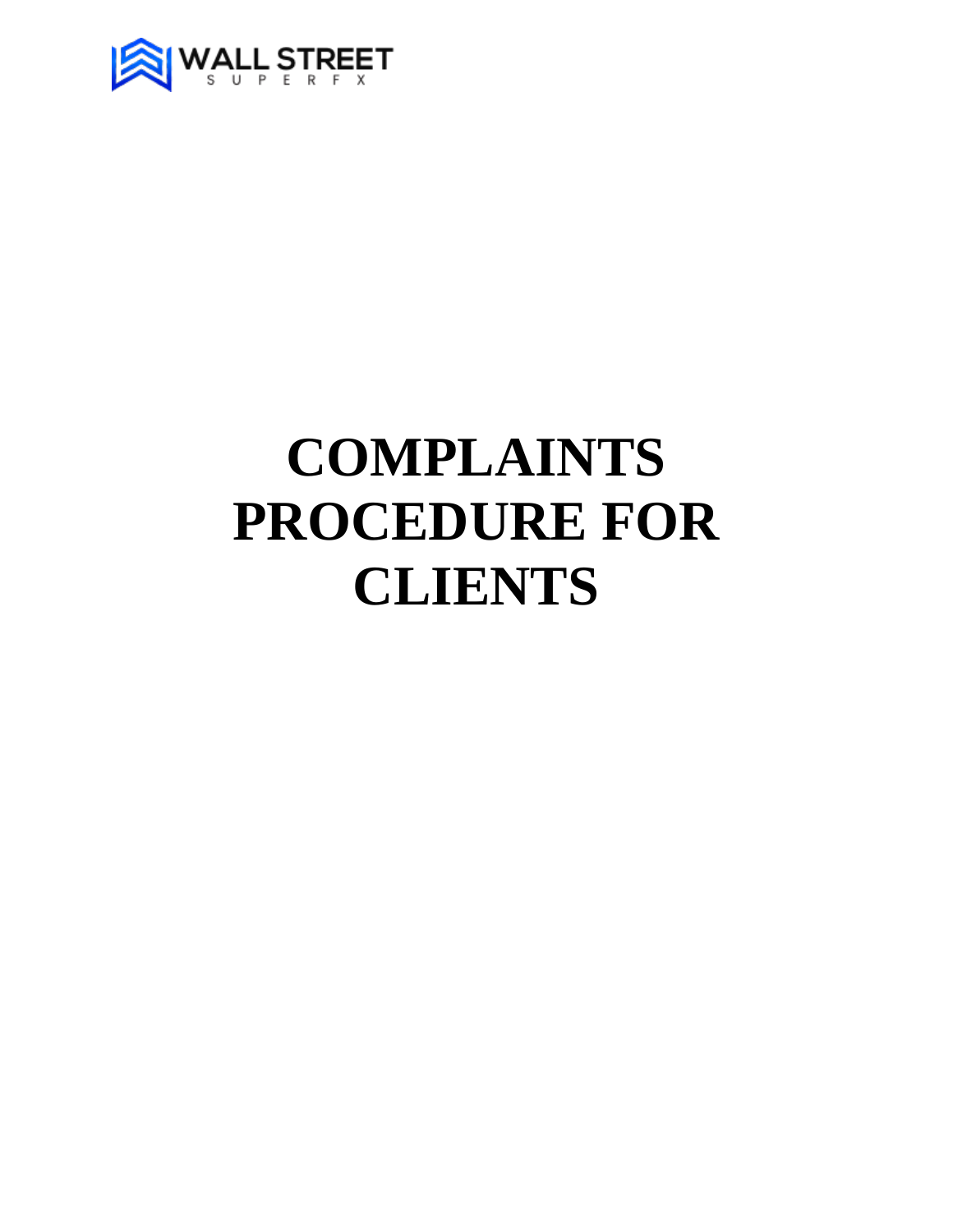

We, WALL STREET SUPERFX, have adopted this Complaints Procedure in order to ensure a fair and quick process for handling complaints that may arise from our relationship.

## **1. Submitting your complaint**

You may submit your complaint in writing and address it to the Support team or to the Compliance Department of WALL STREET SUPERFX who are both authorized to handle and investigate complaints that may be submitted by our Clients.

You may use the Complaints Form attached herein and submit it electronically to [support@wallstreetsuperfx.com](mailto:support@wallstreetsuperfx.com)

# **2. Handling of your Complaint**

Once we receive your complaint, we will review it carefully and will try to resolve it without undue delay.

One of our officers may contact you directly in order to obtain further clarifications and information relating to your complaint. We shall need your cooperation in order to handle your complaint.

We shall try to reply within five (5) business days from the receipt of your complaint. If the complaint requires further investigation and we cannot resolve it within five (5) business days, we will issue a holding response in writing or another durable medium. When a holding response is sent, it will indicate when we will make further contact to inform you on the investigation process.

When we reach an outcome, we will inform you about it together with an explanation of our position and propose remedial measures that we intend to take.

It is understood that your right to take legal action remains unaffected by the existence or use of any complaint's procedures referred to above.